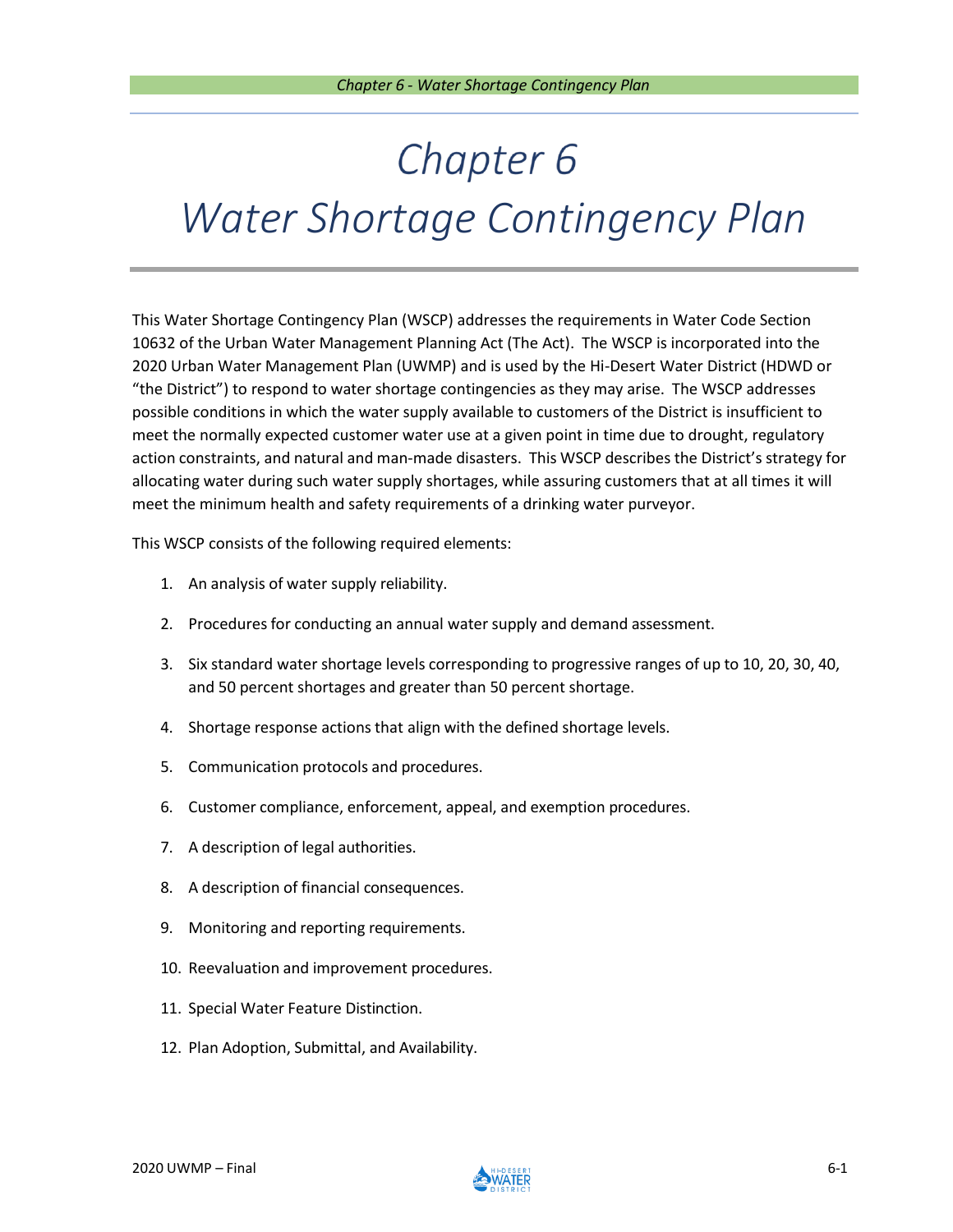The Act contains specific requirements for each of these elements.<sup>38</sup> As required by Water Code Section 10632 this WSCP is incorporated into the UWMP, yet it is also a stand-alone plan that is adopted independently from the UWMP and may be amended or refined and readopted over coming months and years as needed (see subsection 6.12 Plan Adoption, Submittal, and Availability, below).

The District has enacted Chapter 5.70 Water Use Restrictions Ordinance to address water shortages.<sup>39</sup> These local rules were developed to help manage water shortage conditions in the event of drought, catastrophic outage, or regulatory mandate requiring statewide reduction in water use.

# 6.1 Water Supply Reliability Analysis

HDWD delivers quality, reliable water and sewer service to about 24,000 people (over 10,500 active water service connections) within a 57-square mile service area that includes the Town of Yucca Valley and unincorporated areas within the County of San Bernardino. The service area for HDWD is shown on Figure 6-1.





HDWD primarily relies on three sources of water: Warren Valley Groundwater Basin, Ames/Reche Valley Groundwater Basin, and imported water which it receives from Mojave Water Agency (MWA), the wholesale water supplier of this area. Imported water is used to recharge the Warren Valley Groundwater Basin. Groundwater sources are subject to management in compliance with the applicable adjudications.

2020 UWMP – Final 6-2 [\(https://leginfo.legislature.ca.gov/faces/codes\\_displaySection.xhtml?lawCode=WAT&sectionNum=10632\)](https://leginfo.legislature.ca.gov/faces/codes_displaySection.xhtml?lawCode=WAT§ionNum=10632) <sup>39</sup> Hi-Desert Water District Municipal Code Chapter 5.70 Water Use Restrictions Ordinance



<sup>38</sup> California Water Code Section 10632, available at: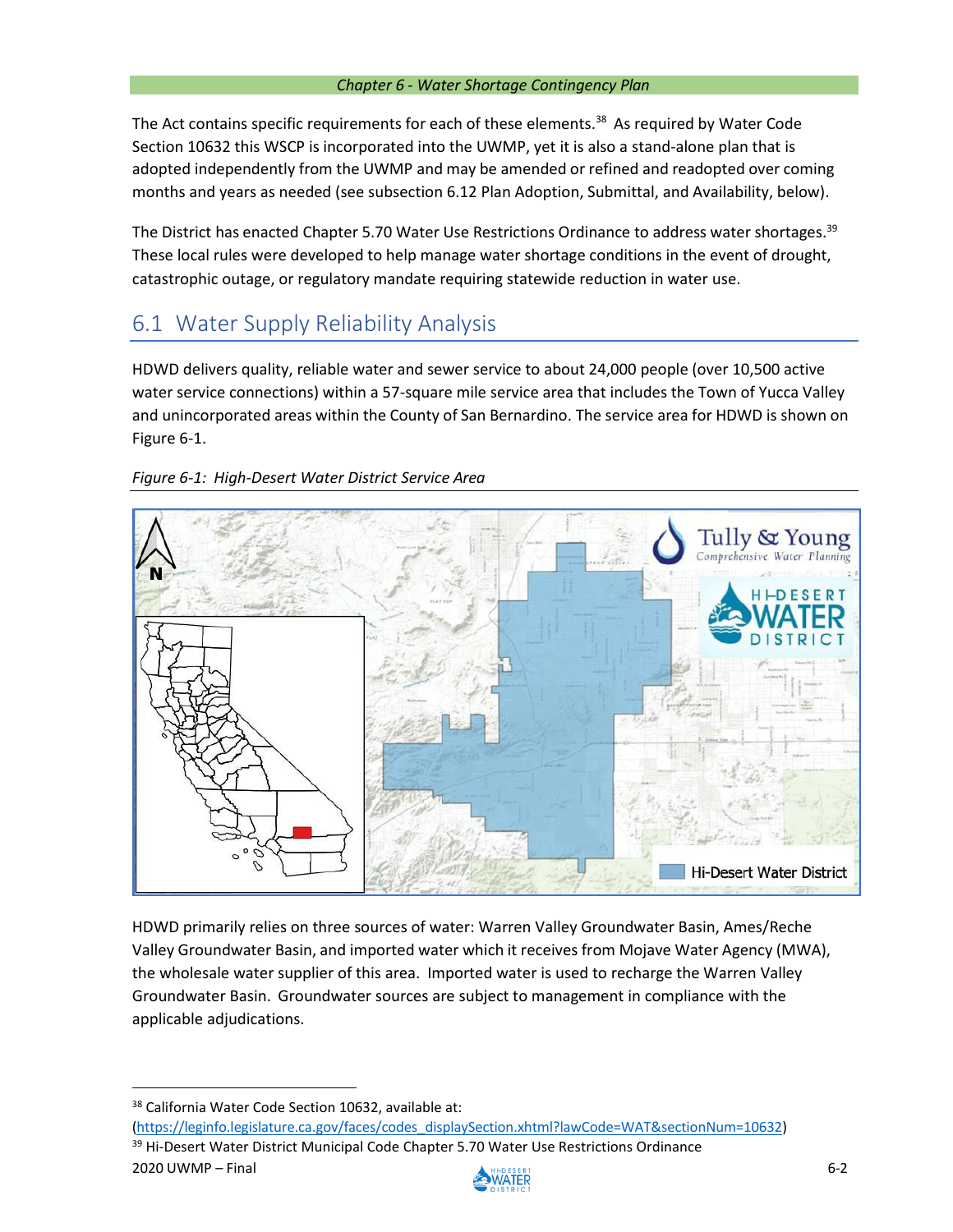The District's water supply sources may be impacted by climate factors, catastrophic events, and regulatory measures – all of which are considered in the supply analysis in Chapter 3 and the reliability assessment in Chapter 5. The District regularly evaluates its overall water supply reliability through its Urban Water Management Plan and through regional planning efforts in coordination with MWA and other neighboring water purveyors, including Joshua Basin Water District, Bighorn-Desert View Water Agency, and Twentynine Palms Water District.

As described in Chapter 5 of this UWMP, the District has a reliable water supply in normal, single dry and five consecutive dry years through 2045.

Although the District has a secure water supply, this WSCP serves as a roadmap to help the District meet the challenges that may arise from future droughts, regulatory actions, and unforeseen manmade and natural disasters.

# 6.2 Annual Water Supply and Demand Assessment Procedures

The WSCP describes the District's procedural methodology for managing shortages and conducting its required Annual Water Supply and Demand Assessment (Annual Assessment). The Annual Assessment is to be submitted to California Department of Water Resources (DWR) by July 1 each year with the first Annual Assessment due July 1, 2022. The Annual Assessment examines the District's anticipated water reliability for the current year and one additional dry year. The Annual Assessment will be prepared at the beginning of each calendar year to evaluate near-term water supply reliability and determine what, if any, water shortages stages may be triggered during the required period. The Annual Assessment will be used by HDWD decision-makers to prepare for and initiate implementation of any needed response actions, as well as to inform customers, the general public, interested parties, and local, regional, and state governmental entities to prepare for such required actions.

## 6.2.1 Analytical and Decision-making Processes

HDWD plans to conduct its Annual Assessment according to the following timeline and process:

|            | By February 1 Initial data collection and analysis                    |
|------------|-----------------------------------------------------------------------|
| By March 1 | Preliminary Draft Annual Assessment internal review and revisions     |
| By April 1 | Draft Annual Assessment and results briefing for HDWD decision-makers |
| By May 1   | <b>Public Notification and Release of Draft Annual Assessment</b>     |
| By June 1  | Approval of Annual Assessment by HDWD Decision-makers                 |
| By June 15 | Submit Annual Assessment to DWR in advance of July 1 deadline         |

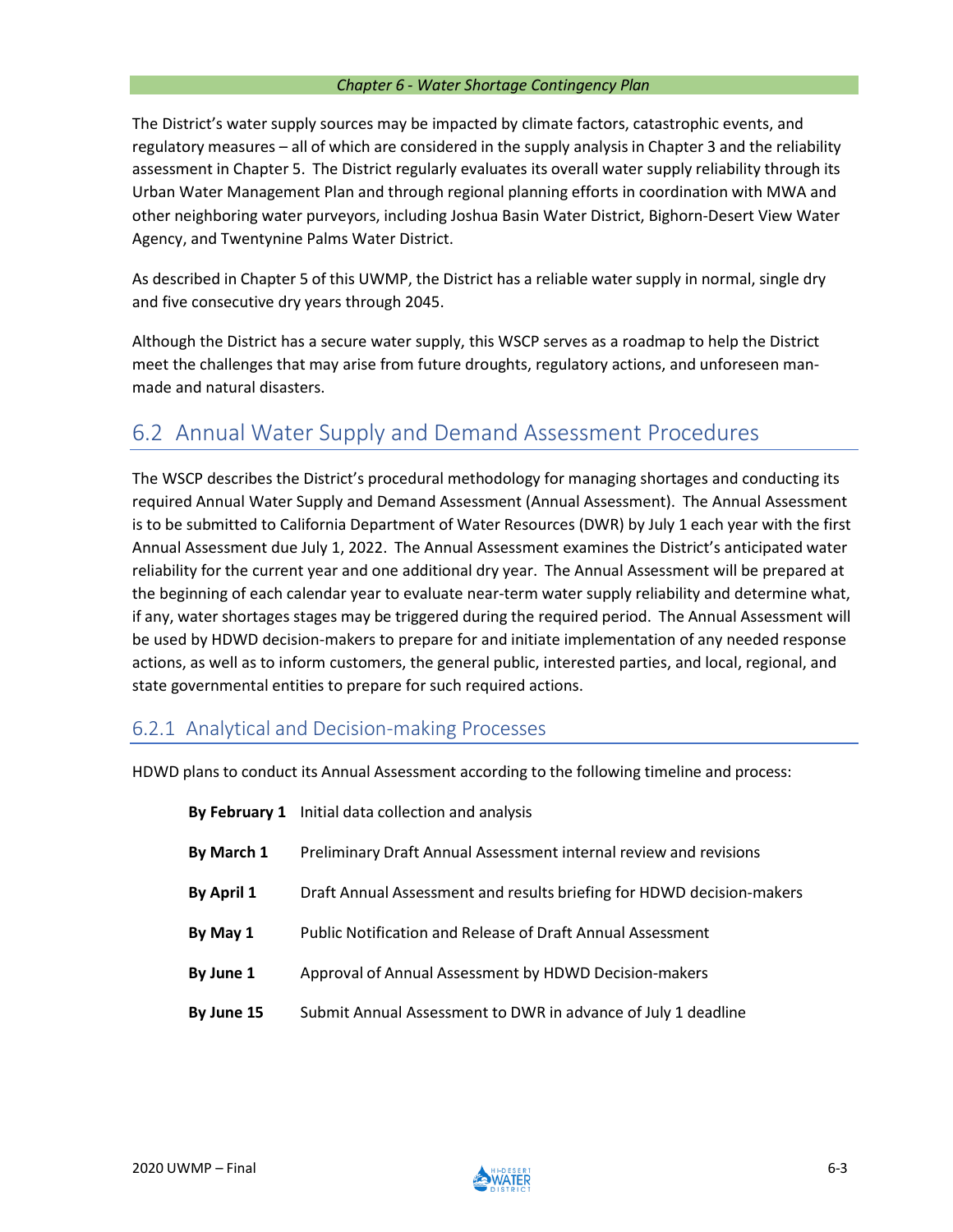The District will prepare its Annual Assessment using the following key data and analytical procedures (which may be modified as needed):

- A. Prepare supply estimates for each water source on a monthly basis for the analysis period.
- Update unconstrained customer demand and estimate anticipated actual water use on a monthly basis for the analysis period.
- **Update infrastructure assessment, including estimated water supply production capability on a** monthly basis for the analysis period.
- $\bullet$  Identify and quantify any locally applicable factors that may influence or disrupt supplies during the analysis period.
- Refine the definition of "dry year" as relevant to dry conditions like water year 2015 and 2021.
- Identify any shortfall between projected supply and anticipated demand.
- Identify and incorporate any applicable constraints (infrastructure, regulatory, etc.).
- Develop, analyze, and propose water resource management strategies to address any shortfall between projected supply and anticipated demand with reference to the water shortage stages identified in this WSCP.
- Present the Annual Assessment (and resulting water shortage stage declaration, if applicable)  $\triangle$ to the District decision-makers.

If the results of the Annual Assessment indicate the need for any alternative water shortage response actions which may be addition to those specified in Section 6.4, below, the alternative response actions will be described and submitted in the Annual Assessment, as specified in CWC 10632.2.

## 6.2.2 Submittal Procedure

The District will submit its Annual Assessment to the DWR via email by June 15 each year, but in no case later than July 1 each year. At the time of DWR submittal, HDWD will also notify the Town of Yucca Valley, MWA, Joshua Basin Water District, Bighorn-Desert View Water Agency, Twentynine Palms Water District, San Bernardino County, the public, and other stakeholders concerning the results of the Annual Assessment and where it is available for review.

## 6.3 Six Standard Water Shortage Stages and Triggers

New state requirements for the WSCP require water suppliers to adopt six watershortage stages, which correspond to progressively severe water shortage conditions (up to 10%, 20%, 30%, 40%, 50%, and greater than 50% percent shortage), as compared to the normal service reliability condition. The District has adopted the six standard water shortage stages as shown in Tables 6-1 through 6-6 and which are included in Section 5.70.010 of Municipal Code Chapter 5.70 Water Use Restrictions Ordinance. Each stage corresponds to a range of reduction in anticipated water supply availability and is aligned with shortage response actions which can reduce water demand as needed to address the water shortage. Reduction of available water supply by the indicated percentages will trigger an appropriate water shortage stage and the District will implement the response actions identified in Tables 6-1 through 6-6.

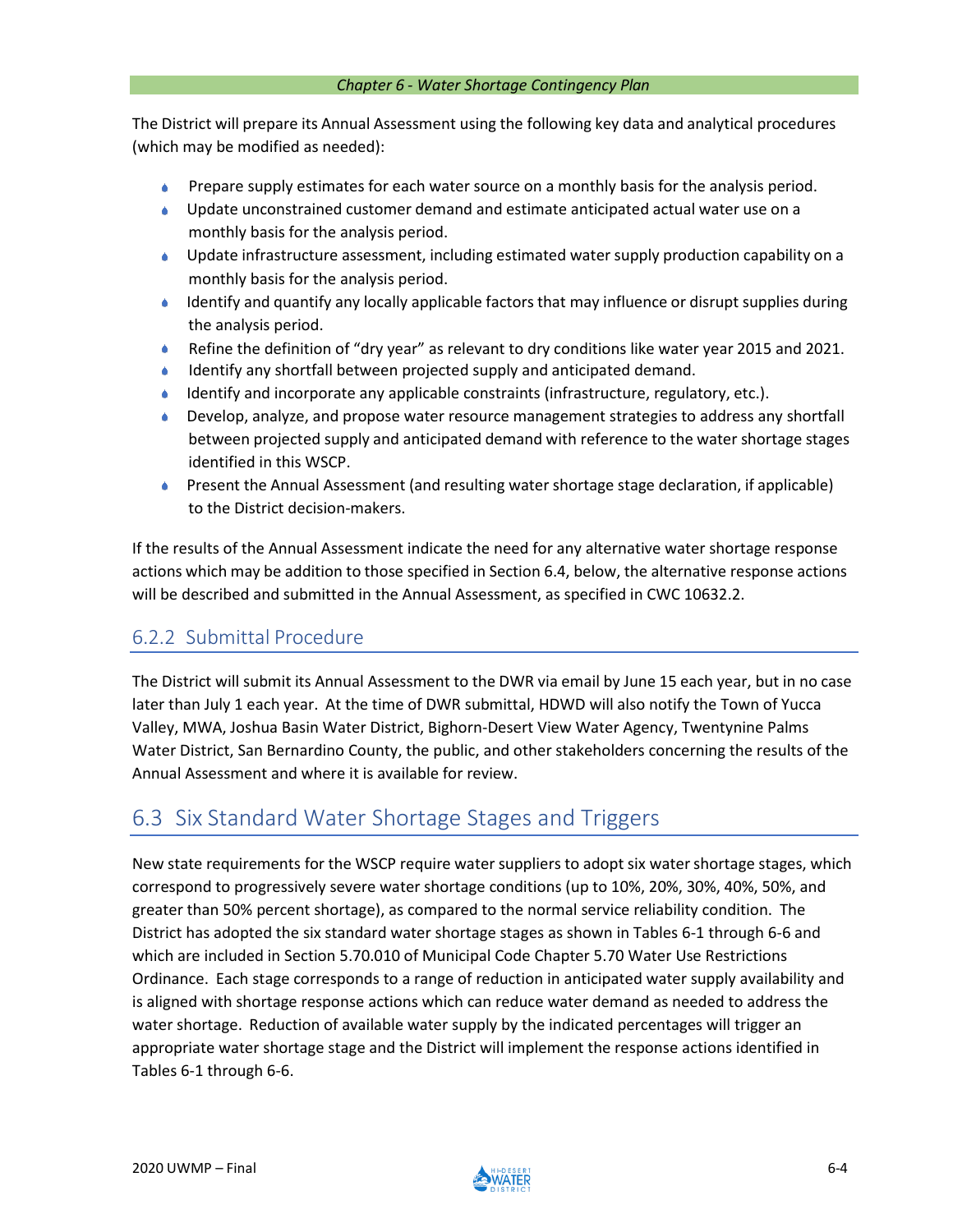# 6.4 Shortage Response Actions

The WSCP is required to identify locally appropriate shortage response actions that align with the defined shortage stages and include demand reduction actions, supply augmentation actions, system operational changes, and mandatory prohibitions against specific water use practices that are in addition to state-mandated prohibitions and appropriate to the local conditions. For each response action the WSCP is to provide an estimate of the extent to which the gap between supplies and demand will be reduced by implementation of the action. The estimated water savings for each action is identified in terms of a percentage in Tables 6-1 through 6-6.

## 6.4.1 Stages of Shortage Response Actions

The District has identified shortage response actions to be implemented during each of the six sequential stages and corresponding water shortage conditions. These actions are based on specific hydrological and regulatory conditions and the fundamental need to meet water service requirements within the District's service area. Moreover, the shortage response actions provide the District with some flexibility to address water dynamic water shortage conditions while protecting the District against extreme conditions where supplies are drastically reduced beyond 50%. The following is an overview of the staged response actions the District could follow during a given water shortage condition based on shortage severity, relative supply conditions for each stage, and percent shortage reduction levels. A water shortage declaration would be made by resolution of the HDWD Board of Directors, with administrative discretion delegated to the General Manager.

The shortage response actions derived from Chapter 5.70, Section 5.70.010 of Municipal Code that may be implemented in each stage include, but are not limited to, the following:

**Stage 1 (up to 10 percent shortage) "Water Alert"** – If water supplies are threatened with constraint, the Plan calls for an introductory Stage 1 drought response, during which customers are informed of possible shortages and asked to voluntarily conserve 10 percent. In addition, customers are prohibited from wasting water or unreasonably using water for beneficial purposes. For example, prohibited water uses under this stage include: allowing water to run off unused into a gutter, ditch, or drain; failing to repair a controllable leak; washing sidewalks, driveways, parking areas, tennis courts, patios, or other paved or areas; utilizing a hand-held hose without an automatic shut-off nozzle; and irrigating during a precipitation event. Additional prohibitions will apply to new developments, including prohibiting single pass-through cooling water systems, commercial car washes and laundries without recirculating water systems, and decorative fountains without recirculating water systems.

Thisstage includes performing public outreach and education about the shortage and methods individuals can implement to reduce their water use. The District will inform the public and neighboring governmental bodies of the potential shortage condition and will coordinate with customers to implement the actions consistent with this Stage.

**Stage 2 (11 - 20 percent shortage) "Moderate Water Shortage" –** In the event Stage 2 is implemented the District will continue to encourage community-oriented voluntary conservation measures, enforce conservation measures, and implement mandatory water use reduction measures to decrease demand by up to 20 percent. Stage 2 activities include a continuation of activities described under Stage 1, as

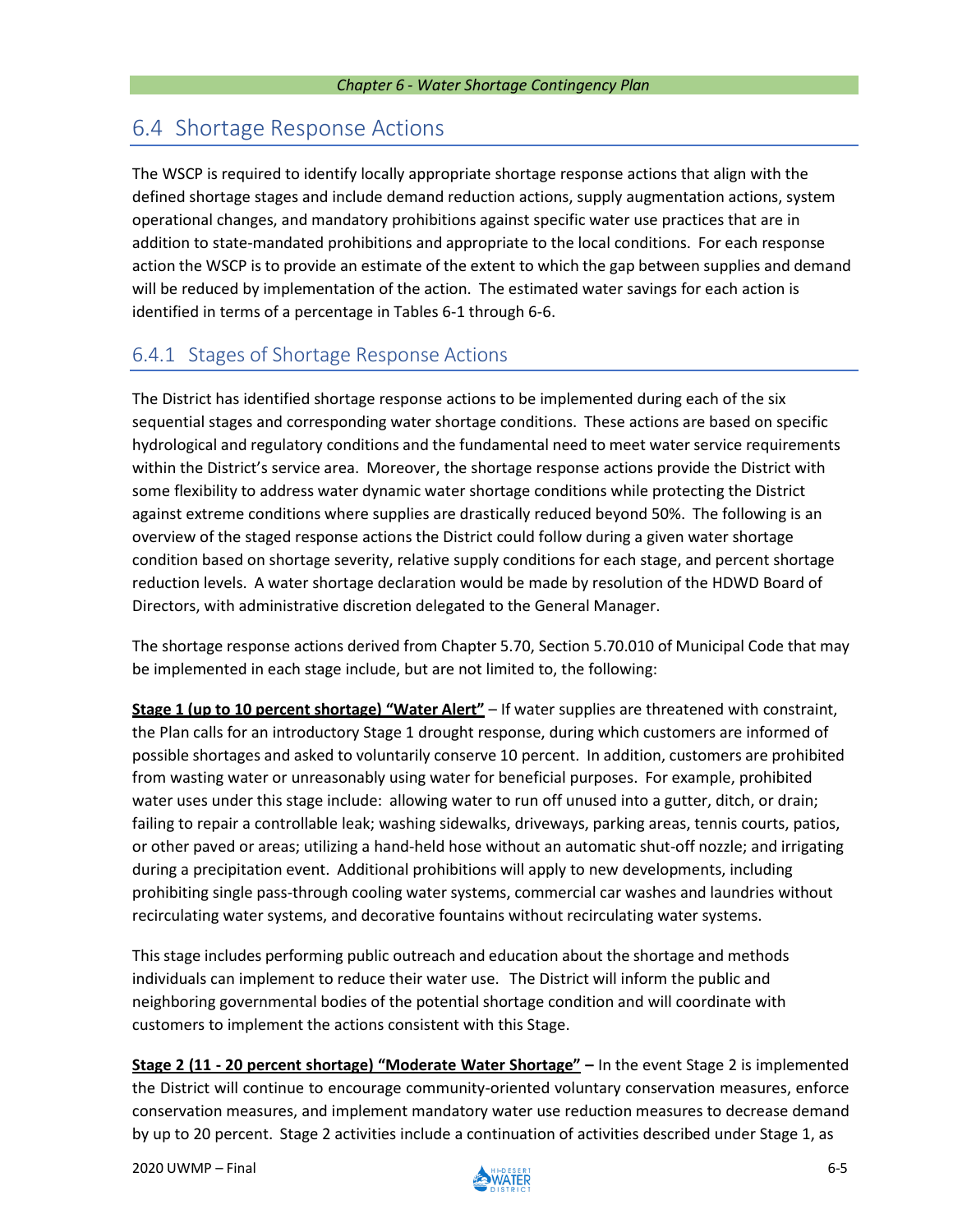well as greater conservation and water use restrictions. These additional restrictions include beyond those identified in Stage 1, limiting outdoor irrigation only between the hours of 7:00 PM and 10:00 AM and vehicle washing must be done using a bucket or hand-held hose with an automatic shut-off nozzle, or take place at a commercial car wash. Customer baseline water use will be monitored and addressed with excess use above the shortage percentage subject to financial penalties under Section 5.70.020 of the Municipal Code.

The District will also continue to engage in public outreach and education as it applies to the water shortage conditions and the actions necessary to achieve up to 20% reduction in use.

**Stage 3 (21 - 30 percent shortage) "Severe Water Shortage"** – Stage 3 includes all response actions taken in Stages 1 and 2 and is focused on continuing to encourage customers to voluntarily reduce water use regarding turf watering, fillings pools, etc., mandatory-watering restrictions will be implemented following additional shortage actions described in Stage 2. Increased monitoring related to prescribed water conservation actions will occur under this stage. Customer baseline water use will be monitored and addressed with excess use above the shortage percentage subject to financial penalties under Chapter 5.70 of the Municipal Code.

The District will also continue to engage in public outreach and education as it applies to the water shortage conditions and the actions necessary to achieve up to 30% reduction in use.

**Stage 4 (31 - 40 percent shortage) "Critical Water Shortage"** – Stage 4 includes all response actions taken in prior stages regarding mandatory conservation and intensifies their implementation and enforcement. Stage 4 restrictions will be implemented if the Stage 3 demand reduction and other response actions are deemed insufficient to achieve reductions due to water supply shortages. All Stage 3 response actions will be intensified, and water production will be monitored daily by HDWD for compliance with necessary reductions. Customer baseline water use will be monitored and addressed with excess use above the shortage percentage subject to financial penalties under Chapter 5.70 of the Municipal Code.

The District will also continue to engage in public outreach and education as it applies to the water shortage conditions and the actions necessary to achieve up to 40% reduction in use.

**Stage 5 (41 - 50 percent shortage) "Water Shortage Crisis"** – Stage 5 includes all response actions taken in prior stages regarding mandatory conservation. The primary focus of Stage 5 is to ensure the protection of the water supply for all public health and safety purposes. This Stage will require reductions in water demand by up to 50 percent and will follow all voluntary and mandatory actions described in Stages 1-4. Customer baseline water use will be monitored and addressed with excess use above the shortage percentage subject to financial penalties under Chapter 5.70 of the Municipal Code.

The District will also continue to engage in public outreach and education as it applies to the water shortage conditions and the actions necessary to achieve up to 50% reduction in use.

**Stage 6 (greater than 50 percent shortage) "Emergency Water Shortage"** – Stage 6 includes all response actions taken in prior stages focused on reducing water demands by more than a fifty percent in response to greater than 50 percent water shortages. This stage requires only use of water for human health and safety purposes. No additional water uses are permitted, including any outdoor

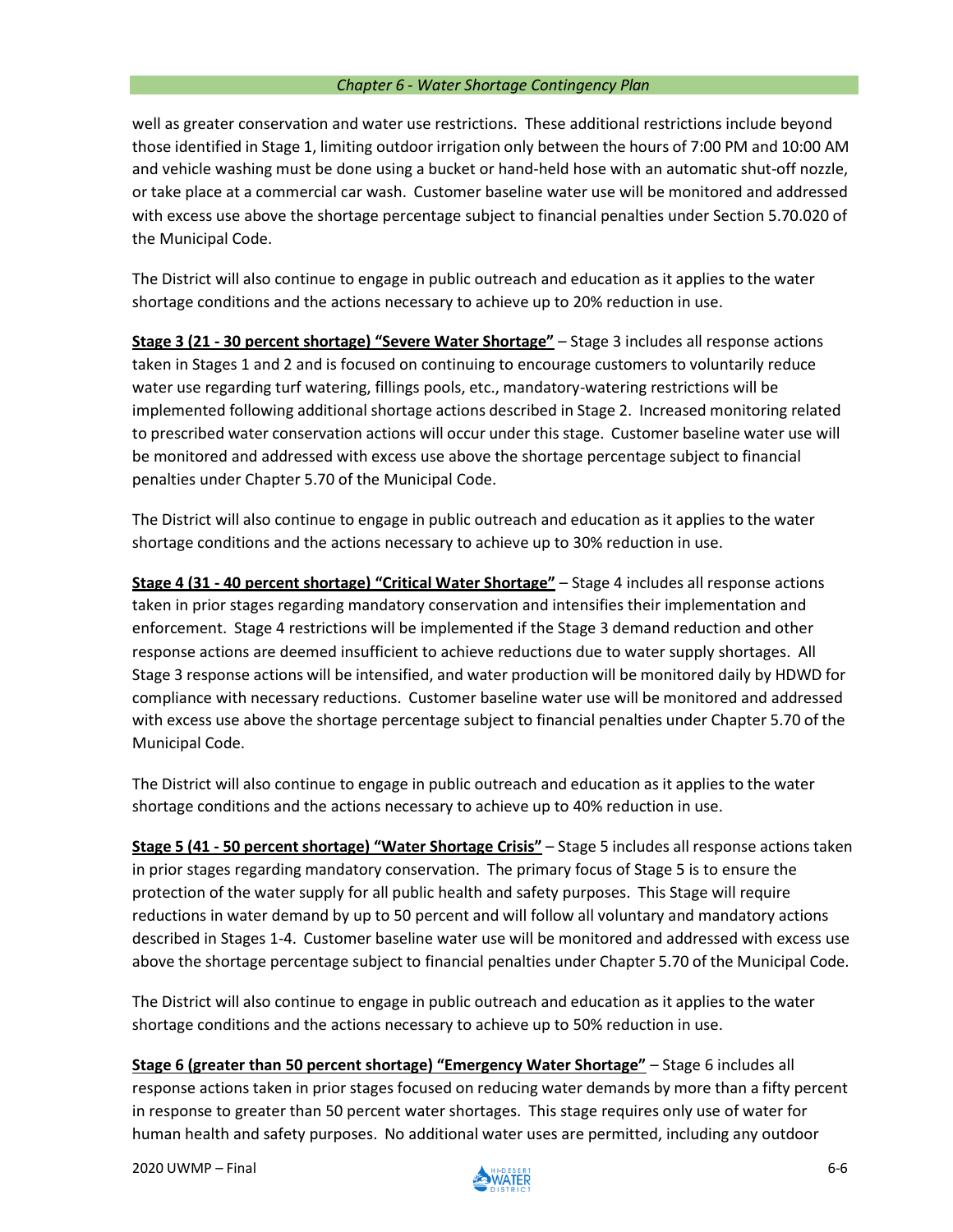irrigation for anything other than maintenance of legacy vegetation. Customer baseline water use will be monitored and addressed with excess use above the shortage percentage subject to financial penalties under Chapter 5.70 of the Municipal Code.

The District will also continue to engage in public outreach and education as it applies to the water shortage conditions and the actions necessary to achieve greater than 50% reduction in use.

Tables 6-1 through 6-6 show a summary of the staged response actions.

## *Table 6-1. Stage 1 – Water Alert*

| <b>Stage 1 Water Alert: Savings up to 10%</b> |                                                                                                               |  |  |  |  |  |  |  |  |
|-----------------------------------------------|---------------------------------------------------------------------------------------------------------------|--|--|--|--|--|--|--|--|
| 1.                                            | Waste and unreasonable use of water prohibited and voluntary conservation encouraged (up to 10%).             |  |  |  |  |  |  |  |  |
| 2.                                            | Water shortage situation and possible subsequent water shortage stages explained to the public and            |  |  |  |  |  |  |  |  |
|                                               | governmental bodies (up to 10%)                                                                               |  |  |  |  |  |  |  |  |
| 3.                                            | Establish customer use baselines.                                                                             |  |  |  |  |  |  |  |  |
| 4.                                            | Identify customers with high per capita water usage to achieve proportionally greater reduction than those    |  |  |  |  |  |  |  |  |
|                                               | with low use.                                                                                                 |  |  |  |  |  |  |  |  |
| 5.                                            | Actions may include, but are not limited to:                                                                  |  |  |  |  |  |  |  |  |
|                                               | Public information campaign consisting of distribution of literature, speaking engagements,<br>$\bullet$      |  |  |  |  |  |  |  |  |
|                                               | website updates, bill inserts, and conversation messages printed in local newspapers.                         |  |  |  |  |  |  |  |  |
|                                               | Educational programs in area schools.<br>$\bullet$                                                            |  |  |  |  |  |  |  |  |
|                                               | Water Conservation Kits (combined up to 10%).                                                                 |  |  |  |  |  |  |  |  |
| 6.                                            | Consumption Reduction Methods, including:                                                                     |  |  |  |  |  |  |  |  |
|                                               | Encourage customers to fix leaks or faulty sprinklers promptly (0-1%).                                        |  |  |  |  |  |  |  |  |
|                                               | Decorative water features (water fountains, etc.) to recirculate water and be leak proof (0-1%).<br>$\bullet$ |  |  |  |  |  |  |  |  |
|                                               | Direct customers to irrigate landscapes during cooler morning and evening hours to reduce<br>$\bullet$        |  |  |  |  |  |  |  |  |
|                                               | evaporation and minimize landscape runoff (0-5%).                                                             |  |  |  |  |  |  |  |  |
|                                               | Landscape watering shall be confined to a user's property and shall not runoff onto adjacent<br>$\bullet$     |  |  |  |  |  |  |  |  |
|                                               | properties, roadsides or gutters (0-5%).                                                                      |  |  |  |  |  |  |  |  |
|                                               | No landscape watering shall occur while it is raining (0-5%).<br>$\bullet$                                    |  |  |  |  |  |  |  |  |
|                                               | Use a shutoff nozzle on hoses (0-1%).<br>$\bullet$                                                            |  |  |  |  |  |  |  |  |
|                                               | Washing down impervious surfaces such as driveways and sidewalks is prohibited unless for public<br>$\bullet$ |  |  |  |  |  |  |  |  |
|                                               | health and safety purposes (0-1%).                                                                            |  |  |  |  |  |  |  |  |
|                                               | Unauthorized use of hydrants is prohibited. Authorization for use must be obtained from water<br>$\bullet$    |  |  |  |  |  |  |  |  |
|                                               | supplier (0-1%).                                                                                              |  |  |  |  |  |  |  |  |
|                                               | Commercial, industrial, institutional equipment must be properly maintained and in full working<br>$\bullet$  |  |  |  |  |  |  |  |  |
|                                               | order (0-1%).                                                                                                 |  |  |  |  |  |  |  |  |
|                                               | Encourage customers to wash only full loads when washing dishes or clothes (0-1%).<br>$\bullet$               |  |  |  |  |  |  |  |  |
|                                               | Encourage customers to use pool covers to minimize evaporation (0-1%).                                        |  |  |  |  |  |  |  |  |
|                                               | Encourage restaurants to only serve water to customers on request (0-1%).<br>$\bullet$                        |  |  |  |  |  |  |  |  |
|                                               |                                                                                                               |  |  |  |  |  |  |  |  |

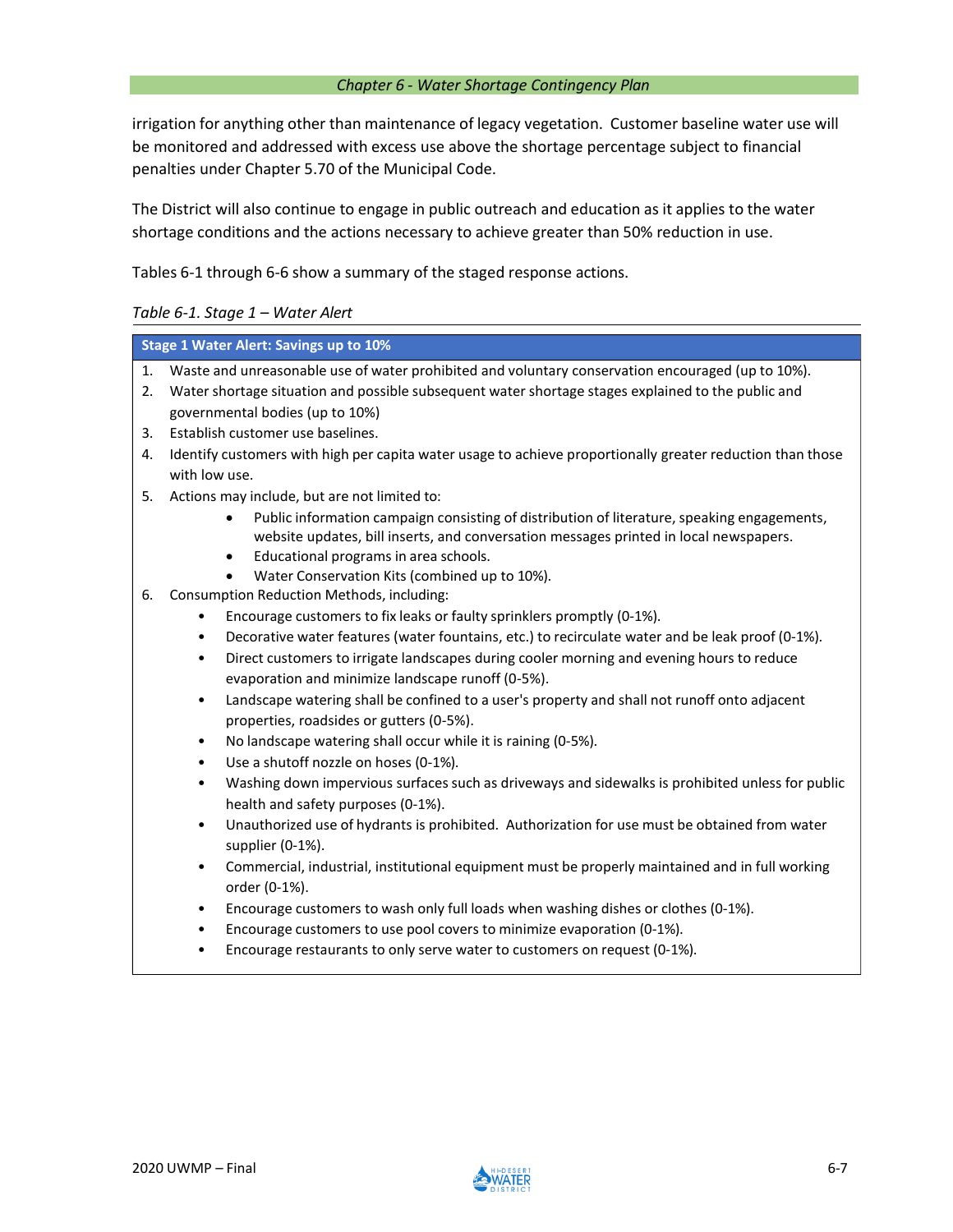#### *Table 6-2. Stage 2 – Moderate Water Shortage*

## **Stage 2 Moderate Shortage: Savings up to 20%**

- 1. All measures implemented in Stage 1
- 2. Voluntary conservation usage reductions (up to 20%)
- 3. Mandatory conservation rules and restrictions and some prohibitions on end uses (10-20%).
- 4. Water Use Penalties under 5.70.020 available.
- 5. All consumption reduction methods from Stage 1 and intensified as needed; additionally:
	- Voluntary outdoor irrigation restrictions including limiting number of watering to 3 days per week, and time when irrigation can occur (e.g., between 7:00 pm and 10:00 am). Plant containers, trees, shrubs and vegetable gardens may be watered additional days using only drip irrigation or hand watering (5-10%).
	- Fix leaks or faulty sprinklers within 7 days (0-1%).
	- Restaurants serve water only upon customer request (up to 1%).
	- Pool covers required (up to 5%)
	- Non-essential potable water uses strongly discouraged (up to 20%)
	- No restrictions on landscape watering with non-potable water.
	- Assess customer usage against baseline (up to 20%)

## *Table 6-3. Stage 3 – Severe Water Shortage*

#### **Stage 3 Severe Shortage: Savings up to 30%**

- 1. All measures implemented in Stages 1 and 2
- 2. Some or all of the following:
	- Adherence to customer baselines and actual water use reductions water allocations and mandatory conservation rules (20-30%)
	- Customer water usage in excess of baseline to be monitored and recorded
	- Water use prohibitions can include restrictions of days and daytime hours for watering, excessive watering resulting in gutter flooding, using a hose without a positive shutoff device, use of decorative fountains with non-recirculating pumps, washing down sidewalks or patios, not repairing leaks in a timely manner, etc. (up to 30%)
- 3. All activities are intensified and production is monitored daily for compliance with necessary reductions from customer baseline. (up to 30%)
- 4. Water Use Penalties under 5.70.020 available
- 5. All Consumption Reduction Methods from Stage 2 and intensified as needed; additionally:
	- Fix leaks or faulty sprinklers within 3 days (0-1%).
	- Decorative water features that use potable water must be drained and kept dry (0-1%).
	- Car washing is only permitted using a commercial carwash that recirculates water or by high pressure/low volume wash systems (0-1%).
	- Require a construction water use plan be submitted to the water supplier that addresses how impacts to existing water users will be mitigated (such as dust control) (0-1%).
	- With the exception of landscapes watered with non-potable water, limit the installation of new landscaping to drought tolerant trees, shrubs and groundcover. Prohibit installation of new turf or hydroseed. Customers may apply for a waiver to irrigate during an establishment period for the installation of new turf or hydroseed. (0-1%)
	- During Warm/Dry Season: Up to two days per week turf watering when using potable water (5-20%). Cool/Wet Season: Turf shall not be watered unless utilizing non-potable water during extended dry spells (1-5%).
	- Mandatory rationing (up to 30%)

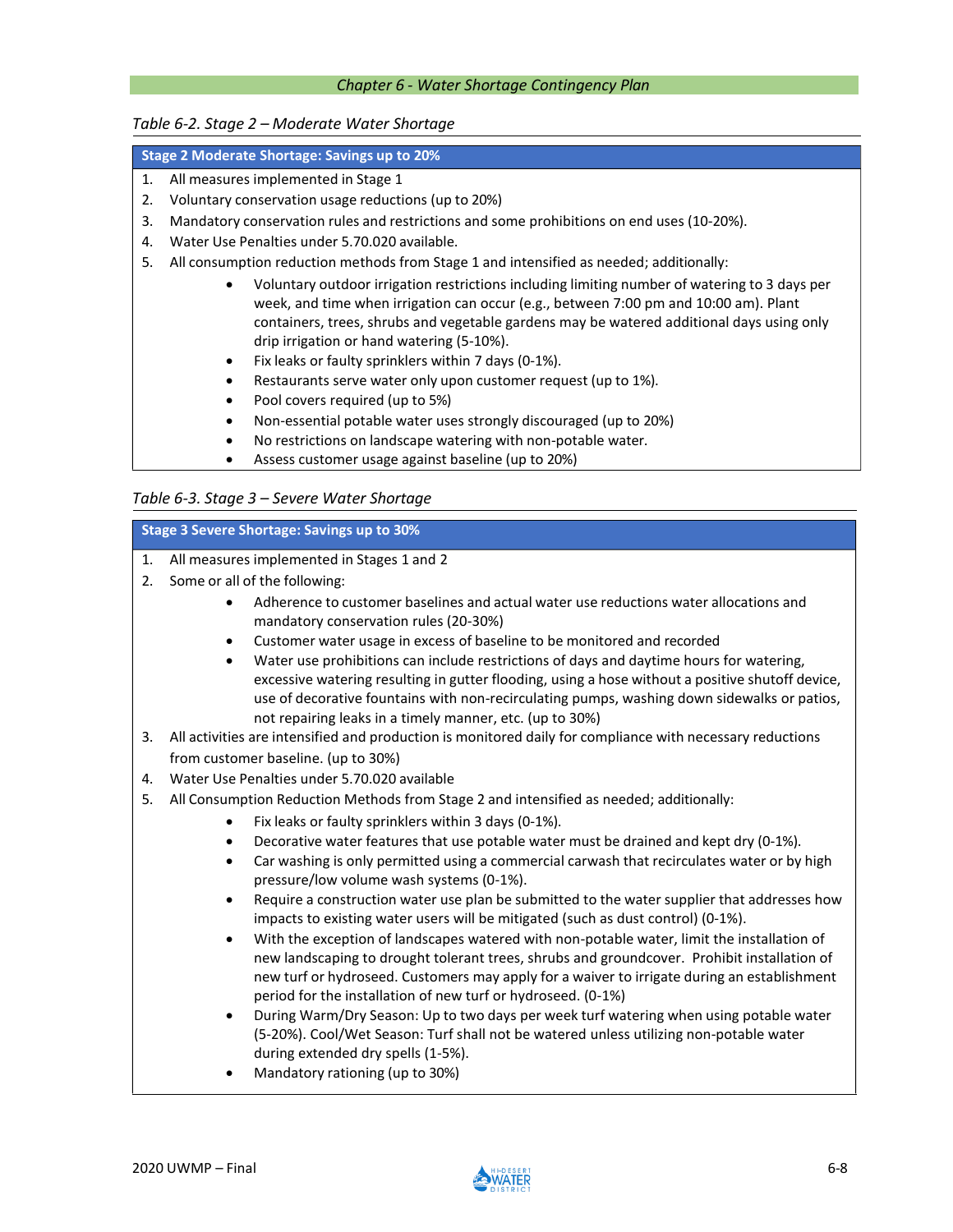## *Table 6.4. Stage 4 – Critical Water Shortage*

## **Stage 4 Critical Shortage: Savings up to 40%**

- 1. All measures implemented in Stages 1-3
- 2. All activities are intensified and production is monitored daily for compliance with necessary reductions from customer baseline. (up to 40%)
- 3. All Consumption Reduction Methods from Stage 3 and intensified as needed; additionally:
	- Fix leaks or faulty sprinklers within 1 day (0-1%).
	- Existing pools shall not be emptied and refilled using potable water unless required for public health and safety purposes (0-1%).
	- Water use for new landscape installations or renovations is not authorized (0-1%).
	- Previous waivers for watering during an establishment period will be revoked (0-1%).
	- Warm/Dry Season outdoor irrigation: Up to one day per week turf watering when using potable water (10-30%). Cool/Wet Season: Turf shall not be watered unless utilizing nonpotable water during extended dry spells (1-5%).
- 4. Water use penalties under 5.70.020 available.

## *Table 6-5. Stage 5 – Water Shortage Crisis*

**Stage 5 Shortage Crisis: Savings up to 50%**

- 1. All measures implemented in Stages 1-4
- 2. Source of supply for the System is severely curtailed to the level that requires each customer to restrict their water use for only human health and safety purposes (up to 50%)
- 3. All activities are intensified and production is monitored daily for compliance with necessary reductions from customer baseline (up to 50%).
- 4. All Consumption Reduction Methods from previous stages and intensified as needed
- 5. Update current water shortage condition response measures based on Board approvals and direction, state policy directives, emergency conditions, or to improve customer response
- 6. Water use penalties under 5.70.020 available.
- 7. Catastrophic Event (Supply reduction up to 50%): Implement Applicable Actions for Catastrophic Events (such as boil water order)

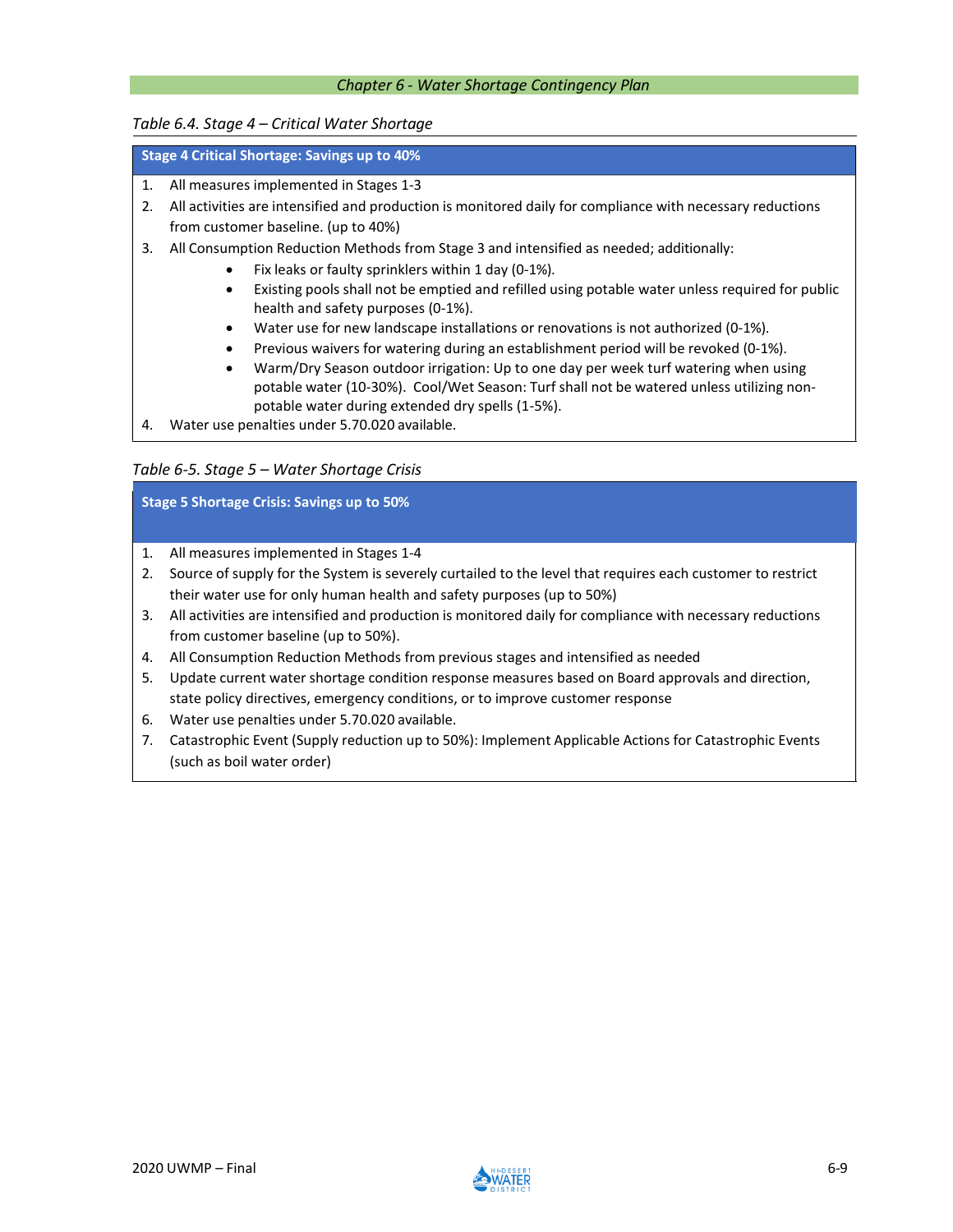## *Table 6-6. Stage 6 – Emergency Water Shortage*

**Stage 6 Emergency Shortage: Savings greater than 50%**

- 1. All measures implemented in Stages 1-5
- 2. Source of supply for the System is severely curtailed to the level that requires each customer to restrict their water use for only human health and safety purposes. Customer rationing may be implemented. (>50%)
- 3. All activities are intensified and production is monitored continually for compliance with necessary reductions from customer baseline (more than 50%).
- 4. All Consumption Reduction Methods from previous stages and intensified as needed
- 5. Update current water shortage condition response measures based on Board approvals and direction, state policy directives, emergency conditions, or to improve customer response
- 6. Catastrophic Event (Supply reduction greater than 50%): Implement Applicable Actions for Catastrophic Events.

## 6.4.2 Demand Reduction Actions

The District hasidentified a range of available and feasible customer demand reduction actions that can be used adaptively and implemented with progressively greater intensity to meet the supply shortage challenges faced under each water shortage condition. These demand reduction actions are identified by the associated water shortage stage in which they may be implemented. Other response actions not specified in this Plan may also be identified by the District to implement the essential purposes of this Plan or the UWMP (see CWC 10632.2).

Tables 6-1 through 6-6 summarizes HDWD Demand Reduction Actions associated with each water shortage stage and shortage level, provides an estimate of the action's effectiveness as related to that stage.

## 6.4.3 Mandatory Prohibitions

This section is required to identify any mandatory prohibitions against specific water use practices that are in addition to state-mandated prohibitions and appropriate to the local conditions. HDWD has revised Municipal Code Chapter 5.70 Water Use Restrictions Ordinance to adopt state mandated stages and incorporate mandatory prohibitions. Section 5.70.010 Water Shortage Stages and Water Use Restrictions prohibits intentional or unintentional water waste and unreasonable uses of water and encourages beneficial water use. Certain prohibited activities are also listed among the demand reduction actions on Tables 6-1 through 6-6, which are also included in revised Section 5.70.010.

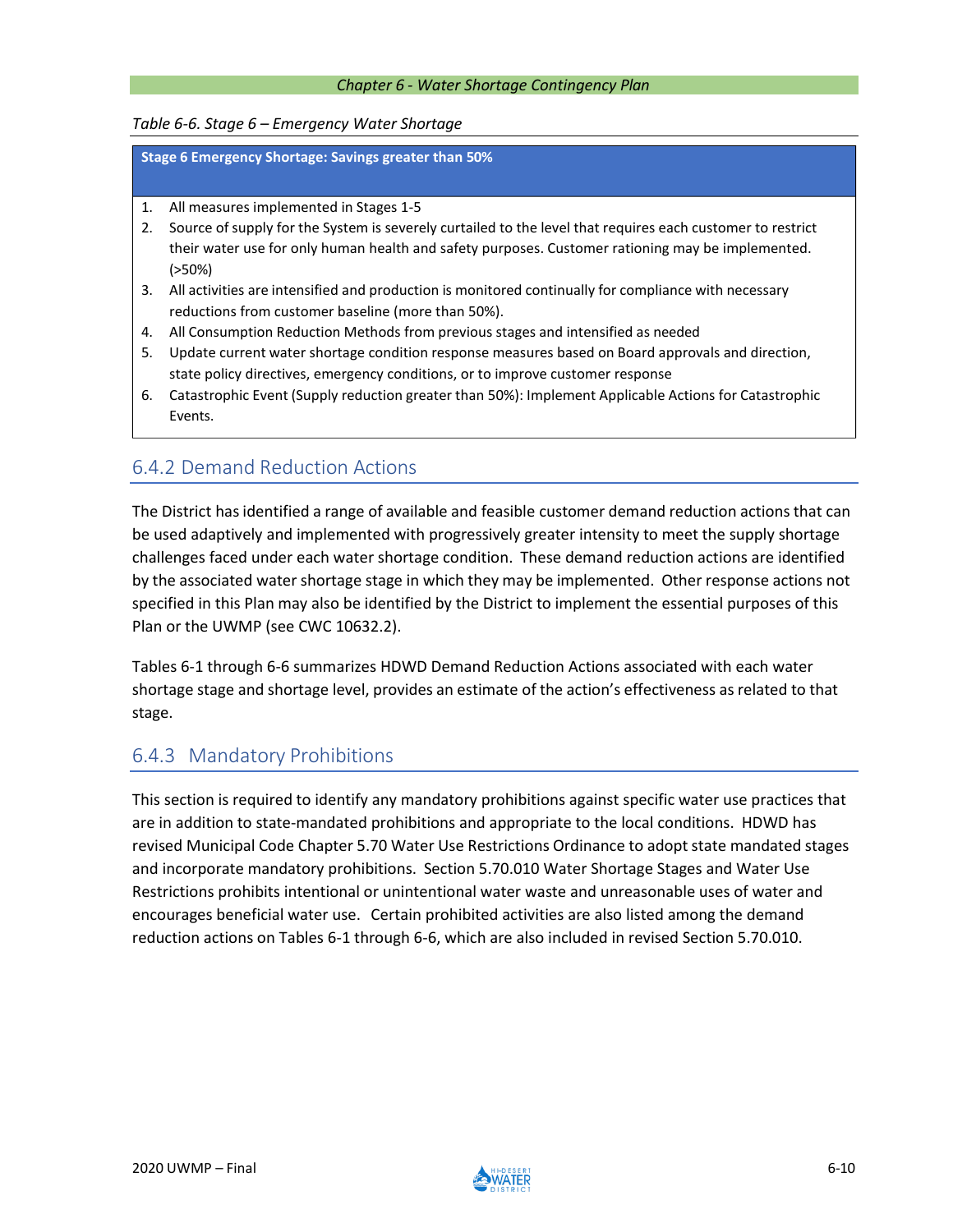## 6.4.4 Emergency Operations Plan for Catastrophic Water Shortages

This section identifies actions to be undertaken by HDWD to prepare for, and implement during, a catastrophic interruption of water supplies. In addition to climate, other events that can cause water supply shortages are earthquakes, chemical spills, dam failures, canal breaks, waterline ruptures, and energy outages at treatment and pumping facilities, which could cause a water shortage severe enough to trigger a Stage 1-6 water supply shortage condition.

The District has an adopted an Emergency Operations Plan, which provides procedures and guidance to District personnel in responding to emergency situations including catastrophic events, both natural and manmade. The plan provides procedures for preparing, mobilizing, and employing District resources and coordinating outside resources during an emergency. The District provides periodic training, including simulated events and responses to keep District personnel fully trained on implementation of emergency procedures. Mobilization is consistent with Standardized Emergency Management and the Incident Command System.

In addition to specific actions to be undertaken during a catastrophic event, HDWD performs maintenance activities, such as annual inspections for earthquake safety, and budgets for emergency items, such as auxiliary generators, to prepare for potential catastrophic events.

Table 6-7 is a summary of actions cross-referenced against specific catastrophes for three of the most common possible catastrophic events: regional power outage (such as Public Safety Power Shutoff or "PSPS" events), natural disasters (such as earthquake, flood or storm damage, or fire), and malevolent acts.

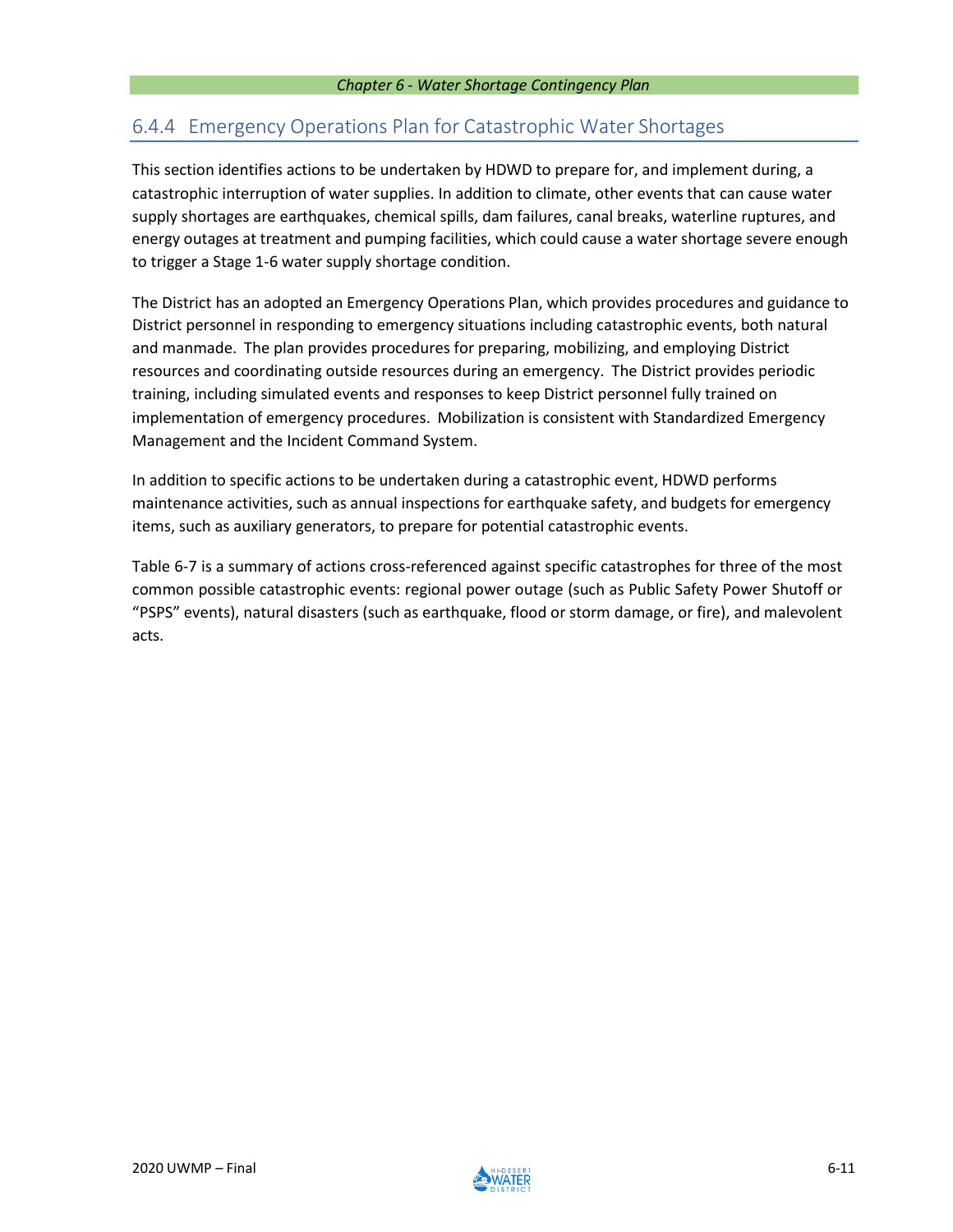| <b>Possible</b><br><b>Catastrophe</b> | <b>Summary of Potential Actions</b>                                                                                                                                                                   |  |  |  |  |  |  |
|---------------------------------------|-------------------------------------------------------------------------------------------------------------------------------------------------------------------------------------------------------|--|--|--|--|--|--|
| <b>Regional Power</b>                 | Isolate areas that will take the longest to repair and/or present a public health threat.<br>1.                                                                                                       |  |  |  |  |  |  |
| Outage                                | Arrange to provide emergency water.                                                                                                                                                                   |  |  |  |  |  |  |
|                                       | Establish water distribution points and ration water if necessary.<br>2.                                                                                                                              |  |  |  |  |  |  |
|                                       | 3.<br>If water service is restricted, attempt to provide potable water tankers or bottled water                                                                                                       |  |  |  |  |  |  |
|                                       | to the area.                                                                                                                                                                                          |  |  |  |  |  |  |
|                                       | Make arrangements to conduct bacteriological tests, in order to determine possible<br>4.<br>contamination.                                                                                            |  |  |  |  |  |  |
|                                       | Utilize backup power supply to operate pumps in conjunction with elevated storage.<br>5.                                                                                                              |  |  |  |  |  |  |
| Natural Disaster                      | Assess the condition of the water supply system.<br>1.                                                                                                                                                |  |  |  |  |  |  |
|                                       | 2.<br>Complete the damage assessment checklist for reservoirs, water treatment plants,<br>system transmission and distribution.                                                                       |  |  |  |  |  |  |
|                                       | Coordinate with Governor's Office of Emergency Services utilities group or fire District to<br>З.<br>identify immediate firefighting needs.                                                           |  |  |  |  |  |  |
|                                       | Isolate areas that will take the longest to repair and/or present a public health threat.<br>4.                                                                                                       |  |  |  |  |  |  |
|                                       | Arrange to provide emergency water.                                                                                                                                                                   |  |  |  |  |  |  |
|                                       | Prepare report of findings, report assessed damages, advise as to materials of immediate<br>5.<br>need and identify priorities including hospitals, schools and other emergency operation<br>centers. |  |  |  |  |  |  |
|                                       | Take actions to preserve storage.<br>6.                                                                                                                                                               |  |  |  |  |  |  |
|                                       | 7.<br>Determine any health hazard of the water supply and issue any "Boil Water Order" or<br>"Unsafe Water Alert" notification to the customers.                                                      |  |  |  |  |  |  |
|                                       | Cancel the order or alert information after completing comprehensive water quality<br>8.<br>testing.                                                                                                  |  |  |  |  |  |  |
|                                       | Make arrangements to conduct bacteriological tests, in order to determine possible<br>19.<br>contamination.                                                                                           |  |  |  |  |  |  |
| Malevolent acts                       | Assess threat or actual intentional contamination of the water system.<br>1.                                                                                                                          |  |  |  |  |  |  |
|                                       | 2.<br>Notify local law enforcement to investigate the validity of the threat.                                                                                                                         |  |  |  |  |  |  |
|                                       | Get notification from public health officials if potential water contamination<br>3.                                                                                                                  |  |  |  |  |  |  |
|                                       | Determine any health hazard of the water supply and issue any "Boil Water Order" or<br>4.                                                                                                             |  |  |  |  |  |  |
|                                       | "Unsafe Water Alert" notification to the customers, if necessary.                                                                                                                                     |  |  |  |  |  |  |
|                                       | Assess any structural damage from an intentional act.<br>5.                                                                                                                                           |  |  |  |  |  |  |
|                                       | Isolate areas that will take the longest to repair and or present a public health threat.<br>6.                                                                                                       |  |  |  |  |  |  |
|                                       | 7.<br>Arrange to provide emergency water.                                                                                                                                                             |  |  |  |  |  |  |

## *Table 6-7: Summary of Actions for Catastrophic Events*

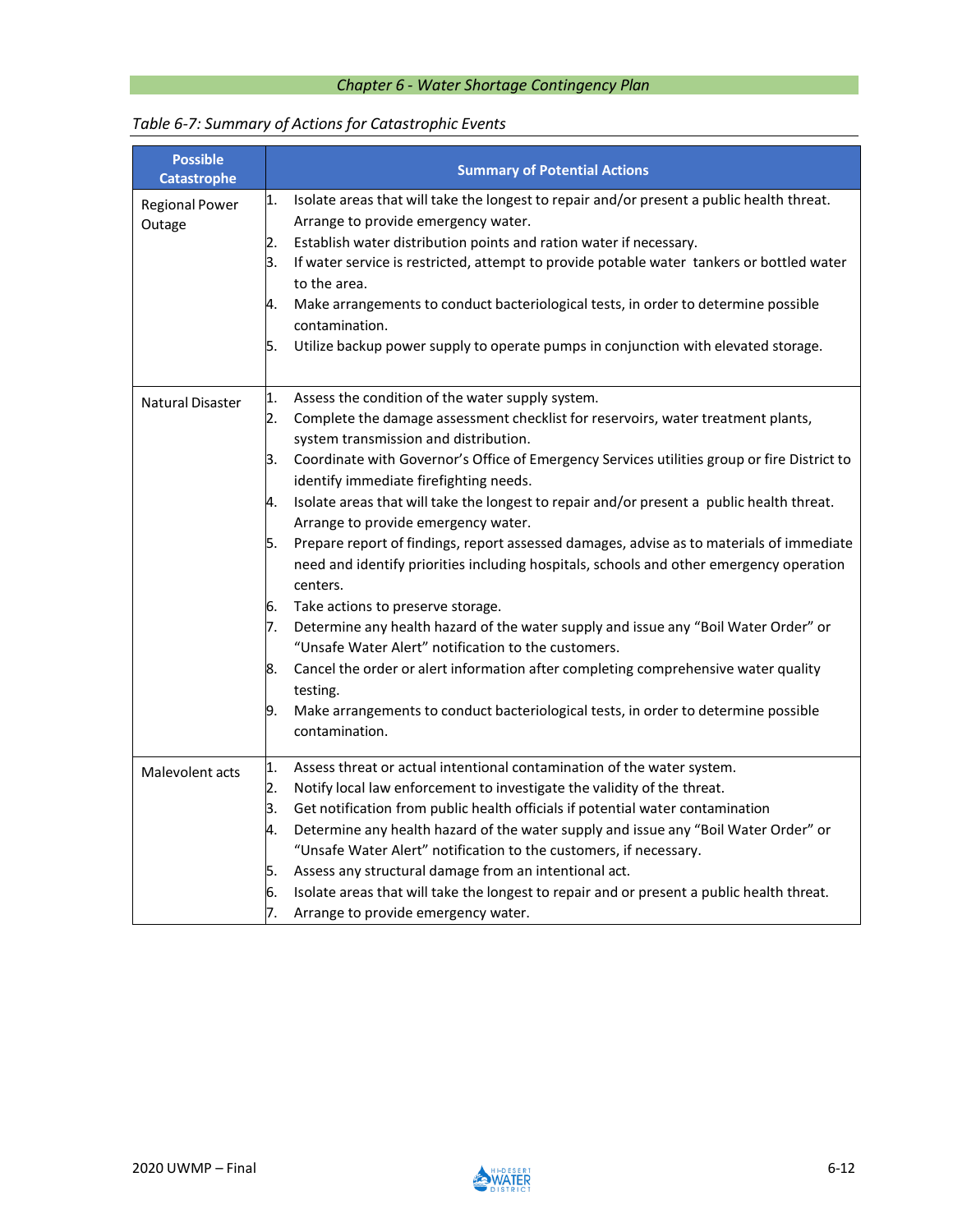## 6.4.5 Seismic Risk Assessment and Mitigation Plan

Beginning January 2020, CWC Section 10632.5 mandates urban water suppliers include in their UWMP a seismic risk assessment and mitigation plan to assess the vulnerability of each of the various facilities of a water system and mitigate those vulnerabilities. This requirement can be met by submittal of a copy of the most recent adopted local hazard mitigation plan or multi-hazard mitigation plan under the federal Disaster Mitigation Act of 2000 (Public Law 106-390) if the local hazard mitigation plan or multihazard mitigation plan addresses seismic risk.

HDWD intends to submit a copy of the San Bernardino County Multi-Jurisdictional Hazard Mitigation Plan, approved by the Federal Emergency Management Agency (FEMA) on July 13, 2017 (HMP). This Hazard Mitigation Plan is currently under review and may have updates before the next Urban Water Management Plan cycle in 2025.

The fundamental hazards identified in this plan include, Earthquake, Wildfire, Flood, Drought, Terrorism and Climate Change. The HMP addresses the vulnerabilities associated with these items, the other plans and financial issues that impact implementation of the HMP, as well as a comprehensive mitigation strategy. Accordingly, the HMP is incorporated by reference into HDWD's WSCP.

# 6.5. Communication Protocols

The District maintains an established and effective communications program to inform its customers, neighbors, and other stakeholders of water service issues, updates, and policies. Implementation of the WSCP will utilize the existing communication program structure to inform customers and others of the declared shortage stage and respective actions and restrictions in place.

The District Board of Directors meetings addressing the Annual Assessment and any potential water shortage declaration will be noticed using normal District Board meeting public notification procedures. The meeting will also be announced through regular press release protocols.

Once a shortage stage as been declared by the District Board, the District will notify its customers and others through a range of efforts. The stage and restrictions will be identified in a press release, customer billing statements, and posted on the District's website. Specifically, the District's website will be updated to feature the shortage declaration, restrictions, and resources available to customers from the District and other entities to help meet the restrictions. Subsequent District Board meetings will include a review of the shortage condition, customer response results, and discussion and recommendations for potential modifications. The District will also coordinate with the neighboring public agencies to declare a local emergency with respect to anticipated water supplies and demands in the event conditions necessitate.

The District's communications protocols may include, but are not limited to, some or all of the following locally relevant actions. These communications protocols will be used at the discretion of District staff based on then-current and anticipated water shortage conditions:

- ◆ Publishing information on HDWD's website.
- **◆** Staffing a telephone hotline.
- Providing bill inserts and direct mailings above and beyond those legally required.

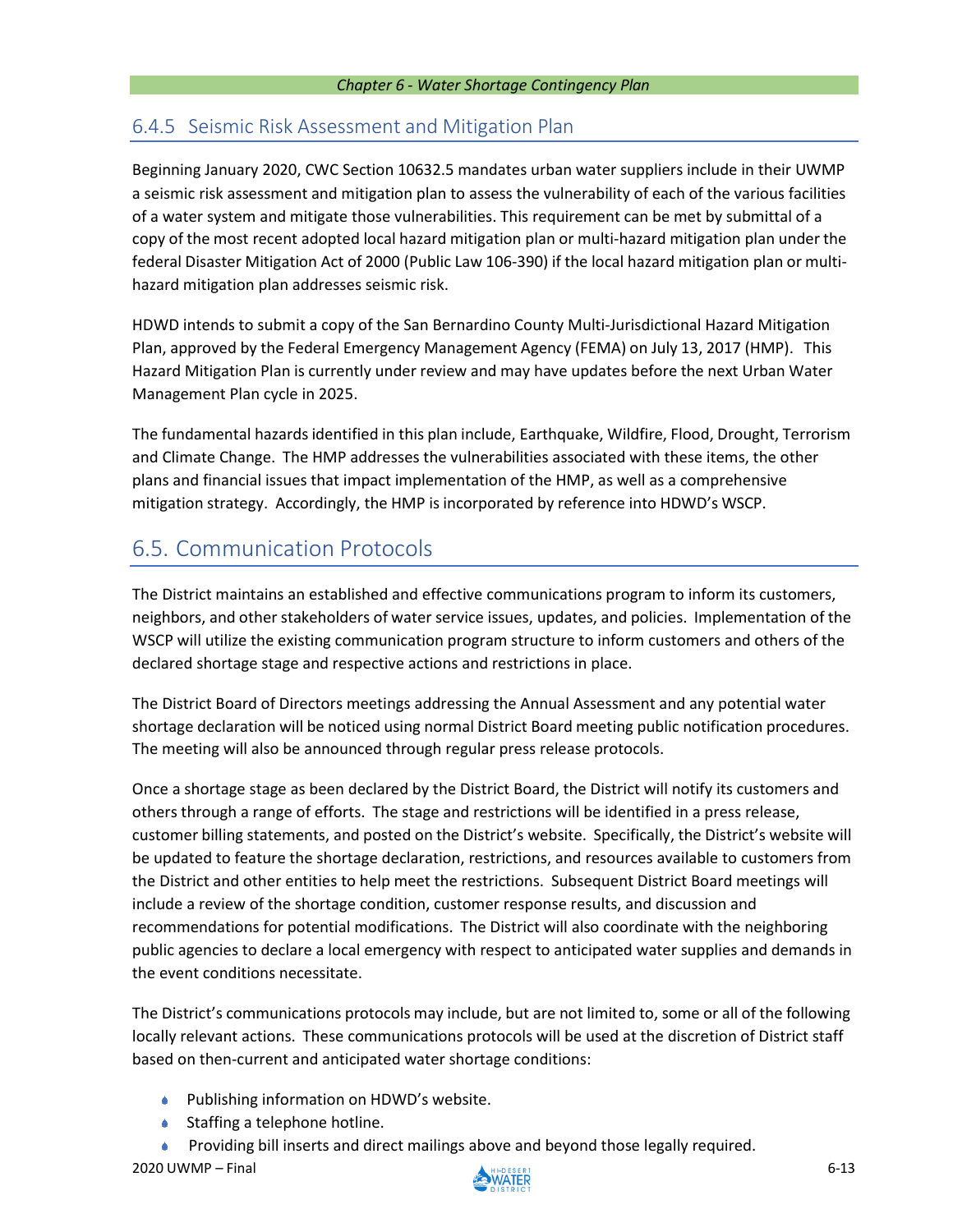- Directly calling and/or emailing customers.  $\bullet$
- Developing materials for non-English speaking customers.
- **Preparing social media posts to communicate HDWD actions.**
- Advertising actions on other local audio and video media.
- Coordinating voluntary and mandatory water conservation activities with other local and regional governing bodies.

HDWD is a member of the regional Alliance for Water Awareness and Conservation (AWAC), a collaborative group of over twenty agencies committed to achieving water conservation goals within the 4,900 square mile service area of the Mojave Water Agency. HDWD will collaborate AWAC to promote a consistent regional water conservation message and use AWAC materials and resources to communicate with the public regarding water conservation actions to address water shortages, as appropriate.

## 6.6. Compliance and Enforcement

Chapter 5.70 of the Municipal Code provides significant compliance and enforcement actions for the District in implementing its water shortage planning. Financial penalties, flow restrictors, and disconnected water service are among the options available to the District to ensure compliance with the required water shortage actions. Appeals processes are also available for those that are subject to the enforcement provisions of the Municipal Code.

## 6.7. Legal Authorities

The District is empowered to implement and enforce its WSCP by means of Municipal Code Chapter 5.70 Water Use Restrictions Ordinance.

In addition, the District is able to exercise general powers granted to water distributors in CWC §§350- 359. CWC §350 authorizes the governing body of a distributor of a public water supply to declare a water shortage emergency whenever it finds and determines that the ordinary demands and requirements of water consumers cannot be satisfied without depleting the water supply of the distributor to the extent there would be insufficient water for human consumption, sanitation, and fire protection. Upon a finding of such an emergency condition, the distributor can adopt such regulations and restrictions on the delivery and consumption of water as will conserve the water supply for the greatest public benefit, with particular regard to domestic use, sanitation, and fire protection (CWC §353). The regulations and restrictions remain in force and effect until the supply of water available for distribution within such area has been replenished or augmented, and restrictions may include the right to deny new service connections and discontinue service for willful violations (CWC §355 and §356). The District also coordinates with the Town of Yucca Valley and San Bernardino County within which it provides water supply services for the possible proclamation of a "local emergency" under California Government Code, California Emergency Services Act (Article 2, Section 8558).

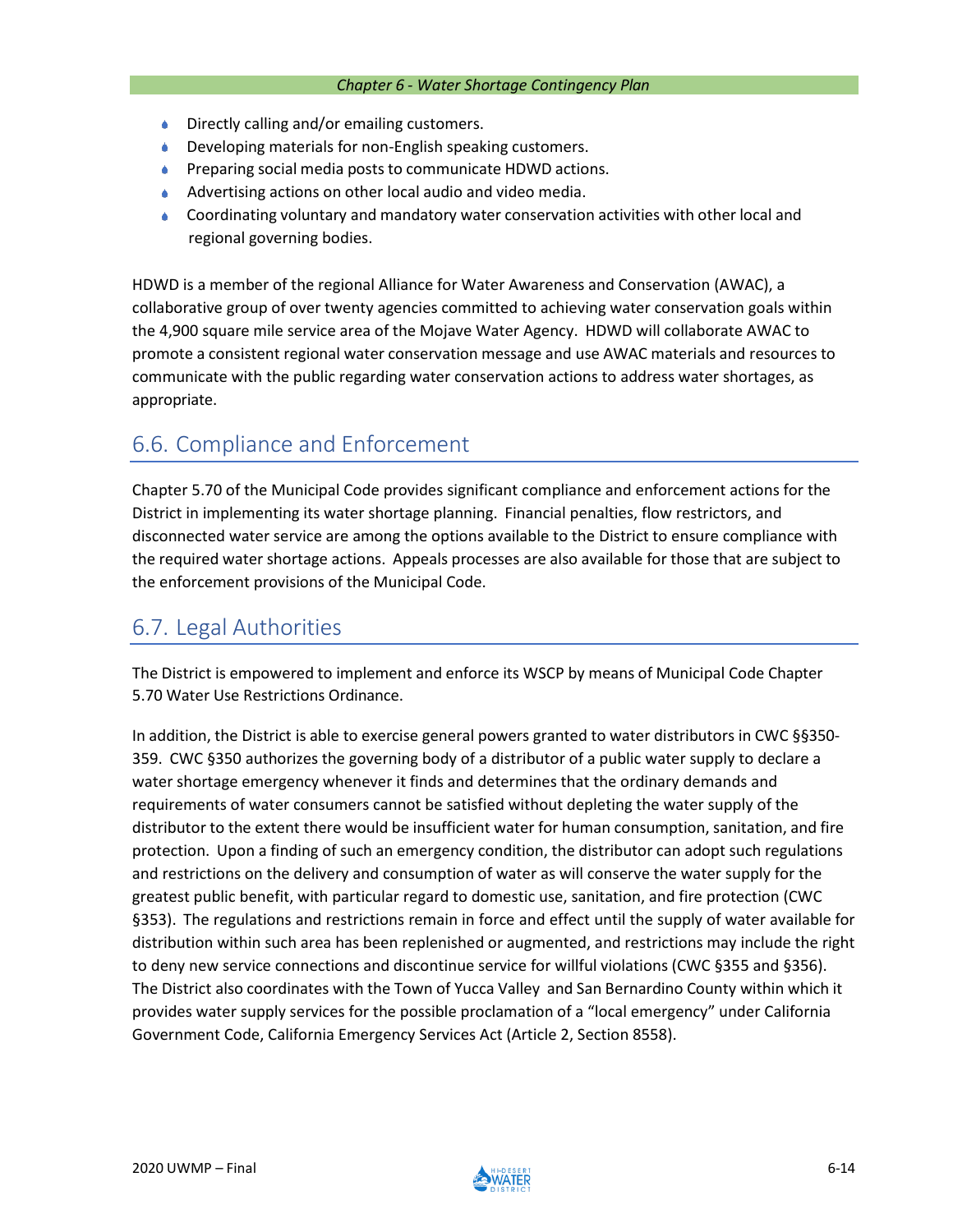# 6.8. Financial Consequences of WSCP

The Act requires an analysis of the impacts of implementation of this WSCP and likely financial consequences to the District. This section addresses aspects of revenue reduction, expense increases, and additional costs that may arise, and identifies financial response actions.

## 6.8.1 Revenue and Expenditure Impacts

HDWD has established water rates that support its on-going operation and maintenance activities, as well as the capital projects required to provide a safe and reliable water supply to its customers. Water rates are tied to HDWD's customers' normal water consumption activities, which will be reduced through voluntary or mandatory water conservation by customers. Thus, in times of shortage, there will be revenue reductions to HDWD. In addition to the revenue reductions, HDWD will also experience an increase in expenses resulting from augmented communication actions, increased enforcement activities, and the administration of water shortage management actions identified in the WSCP.

When a drought or water shortage occurs, the District's costs increase due to the additional activities and duties of instituting a stage of action. Not only will there be costs for materials, and time from permanent staff, but additional staff may need to be hired to assist in implementing the Water Shortage Contingency Plan. Staff will regularly report the identified and anticipated revenue and expenditure impacts and recommend appropriate responses to the District Council. Currently, the District has a reserve fund allocated for the purchase of supplemental water. The availability of these funds creates flexibility for purchasing water other than SWP water, especially during times when SWP water is unavailable due to drought or other factors beyond the District's control. Should this be the case, revenues and expenditures of the District would remain unchanged. However, in the event the District experiences temporary system inadequacies, e.g., loss of production capacity, emergency measures would be implemented mandating an immediate reduction of water use by the customers. Depending on duration of the emergency, revenues could ultimately be impacted during this scenario. In this case, the District may be required to utilize discretionary reserve funds to supplement the shortfall and reevaluate consumption rates during the yearly rate review.

## 6.8.2 Drought Rate Structures and Surcharges

HDWD does not currently have drought rate structures or surcharges. As water rate structures are subject to the yearly rate review, the District may choose to consider adopting drought rate structures or surcharges to address the financial consequences of longer-term water shortages. Should the District decide to proceed, such rate changes would be adopted in compliance with then current legal requirements.

# 6.9. Monitoring and Reporting

The District will conduct regular monitoring and reporting to ensure WSCP implementation is effective and responsive to conditions as they unfold. The District will then use this information to restore and maintain the water supply and demand balance. Similar to the supply and demand projections used to establish a shortage condition, the District will monitor the same data to determine effectiveness and efficacy.

2020 UWMP – Final 6-15

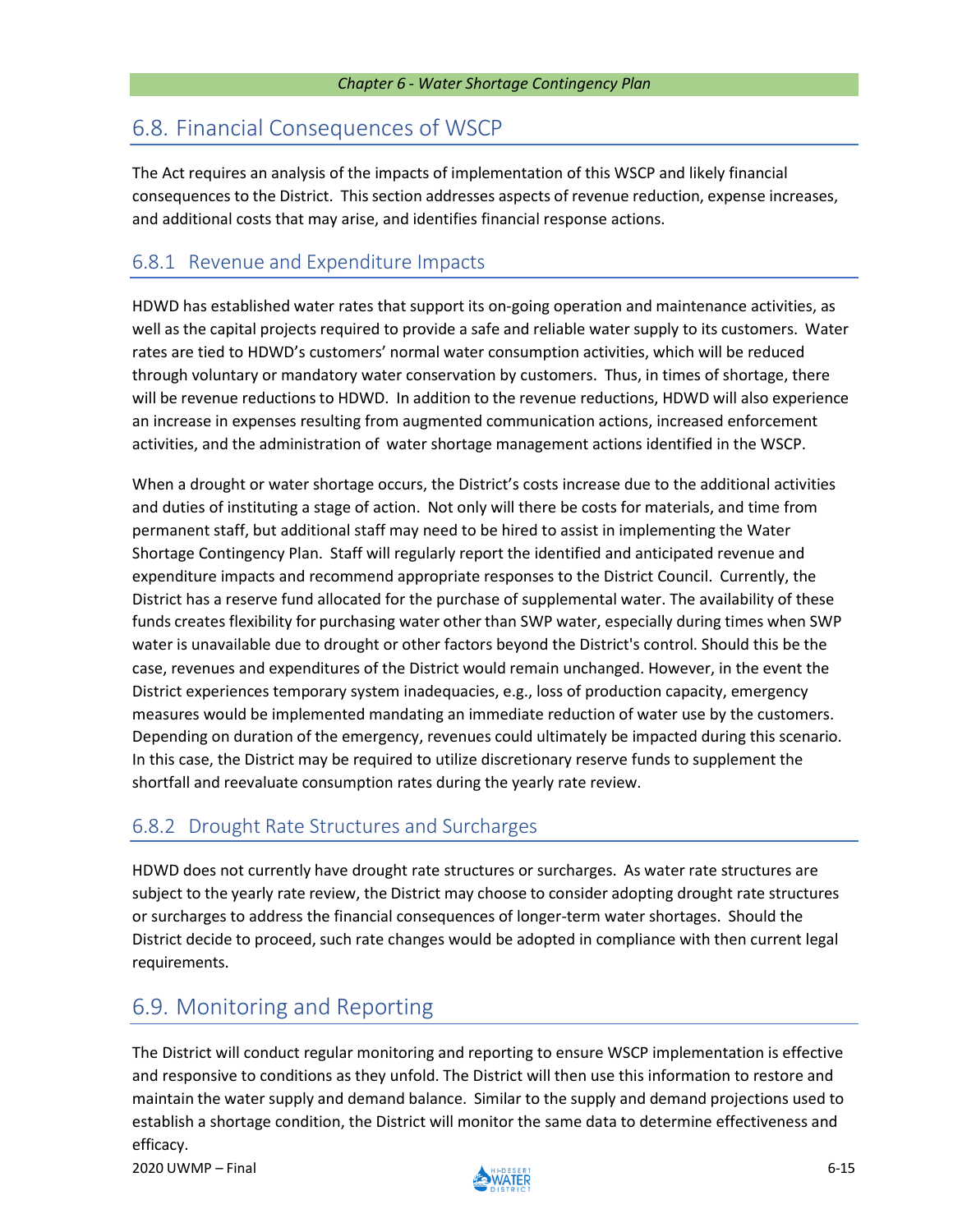Monitoring activity is expected to include, but not be limited to:

- **Gathering monthly or bi-weekly customer water use data.**
- A. Preparing technical assessments of customer water use and identifying deficiencies.
- Analyzing trends in water supply availability, including meteorological events, regional water supply coordination actions, and statewide regulatory trends.
- Assessing water conservation activities and the effectiveness of enforcement actions as applicable to achieving conservation objectives.

District staff will report to decision makers at least quarterly on status and results. Data reporting will include preparation of written reports and presentations, as necessary, for HDWD management meetings and other public meetings summarizing key information and data, including but not limited to:

- Actual water demands compared to projected demands by customer class and in total. A.
- Actual supply availability and utilized compared to projected availability for each supply source.
- **Projected supply availability for next 12 months for each supply source.**
- Monthly reporting of water production and conservation, as required by the State Water Resources Control Board.

These and other data will be regularly evaluated by staff to assess the effectiveness of response measures and to identify the need for any changes or modifications to the declared water shortage stage or actions based on the results. With regard to monitoring and reporting, District staff may determine the need for additional monitoring and reporting measures, or the need to develop or amend ordinances, or update the WSCP as a whole. Any WSCP update or modification will be conducted through the District Board meeting process, unless specific conditions require otherwise.

# 6.10. Re-evaluation and Improvement Procedures

HDWD will continually review and assess its procedures for implementing the WSCP. Specifically, HDWD will use the monitoring and reporting protocols identified above as a quality assurance and quality control measure to understand the effectiveness of water conservation activities. These reevaluation and improvement procedures will include developing reports, memoranda, and presentations that assess the effectiveness of water conservation actions and the WSCP. These materials will be provided to HDWD's customers and decision-makers for consideration. Public comments on the published materials and management considerations should be incorporated into the development and implementation of future actions. These protocols will be continually assessed and updated by HDWD management staff.

# 6.11. Special Water Feature Distinction

For purposes of water shortage contingency planning and implementation, the District defines as "special water features" those that are artificially supplied with water, including ponds, lakes, waterfalls, and fountains. Such special water features are considered distinct from swimming pools and spas (as defined in subdivision (a) of Section 115921 of the Health and Safety Code).

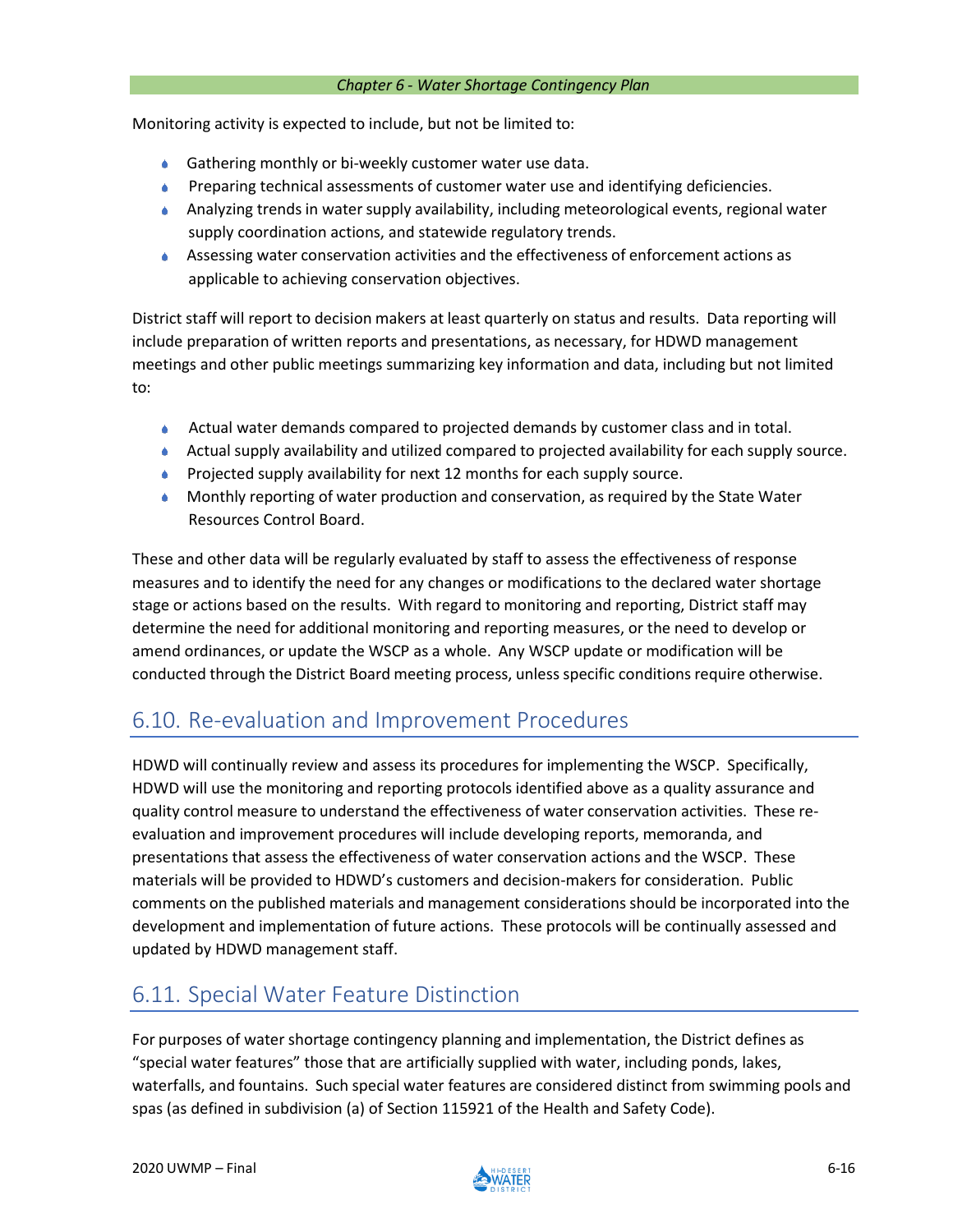Water shortage response actions will focus on health and safety issues and balancing continuation of these uses with the severity of the water shortage condition. The relative total water use from these sources is a consideration for how special water features and swimming pool uses could be curtailed during specific water shortage conditions. For instance, when swimming pool filling and refilling would exceed a customer's use allocation under the various drought stages in the Municipal Code, then these actions are prohibited and can be subject to drought penalties and other District enforcement actions. HDWD determined that special water features are a relatively small discretionary use but may be restricted under all identified water shortage condition.

# 6.12. Plan Adoption, Submittal, and Availability

The WSCP has been adopted, submitted, and is available as required by the Urban Water Management Planning Act. As a stand-alone document, the WSCP is also subject to the following separate adoption, submittal, and availability processes, and whenever it is separately amended or revised in the future. HDWD may refine or amend this WSCP as necessary and in compliance with the normal public notice and adoption. HDWD has followed all applicable law in adopting the WSCPs. The current adopted WSCP shall be available to District customers and to the Town of Yucca Valley, MWA, Joshua Basin Water District, Bighorn-Desert View Water Agency, Twentynine Palms Water District, and San Bernardino County within 30 days of its adoption. A copy of the current WSCP is available for public inspection during business hours at the Hi-Desert Water District Office, 55439 29 Palms Highway, Yucca Valley (subject to current COVID 19 restrictions). The current WSCP is posted and available for download here [https://www.hdwd.com/228/Reports-Plans.](https://www.hdwd.com/228/Reports-Plans)

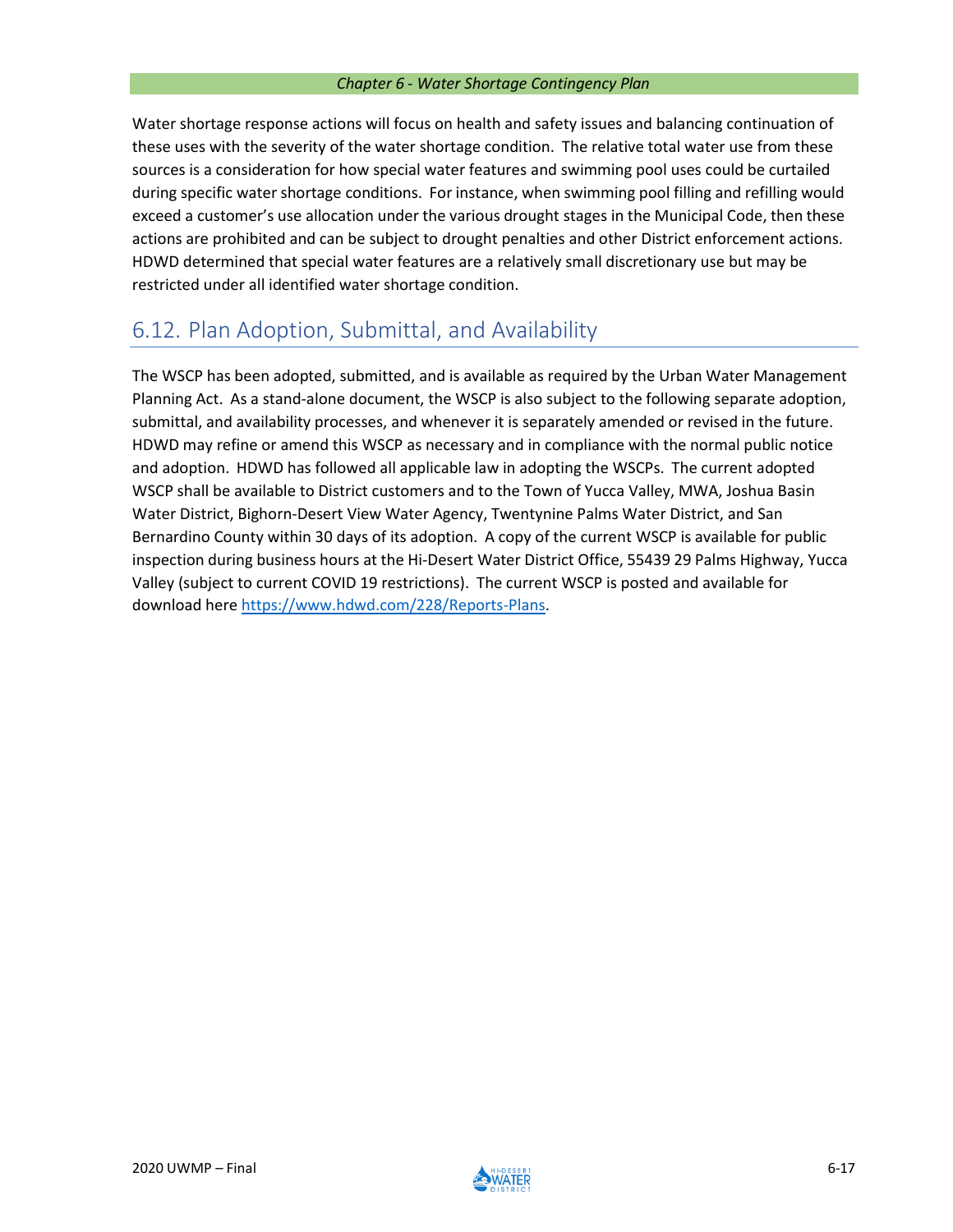# *Appendix A Delta Reliance Analysis*

This Appendix provides the Delta Reliance assessment for Hi-Desert Water District (HDWD or District). The Mojave Water Agency (MWA) service area boundary includes the following retail water service agencies: Liberty Utilities – Apple Valley Water Company, Bighorn-Desert View Water Agency, City of Adelanto Water District, San Bernardino County Service Area 64, San Bernardino County Service Area 70J, Golden State Water Company – Barstow System, Helendale Community Services District, Hesperia Water District, Hi-Desert Water District, Joshua Basin Water District, Phelan Pinon Hills Community Services District, and Victorville Water District. These retail agencies are subject to the minimum threshold requirements of the Urban Water Management Planning Act (UWMP Act) and work with MWA on managing regional water supplies. Additional entities that are not currently subject to the UWMP Act but may be subject to the UWMP Act in the future and that rely upon water supplies derived from MWA's and the retail agencies' management are also considered in this assessment. This assessment is consistent with all applicable water management activities within the MWA service area boundary including the Mojave Basin Area Adjudication, the Warren Valley Basin Judgment, and the Ames/Reche Groundwater Storage and Recovery Program Management Agreement.

# A.1 Delta Reform Act and Certification of Consistency

The Delta Reform Act of 2009 required state and local agencies to prepare a written certification of consistency with Delta Plan policies before initiating a covered action in the Delta.<sup>40</sup> The written certification of consistency must be submitted to the Delta Stewardship Council and include detailed findings as to whether the covered action is consistent with applicable Delta Plan policies.<sup>41</sup> The submitted certification of consistency may be appealed by any person and the Delta Stewardship Council may grant the appeal to address contested issues.<sup>42</sup> In short, water suppliers that anticipate participating in a proposed covered action must comply with the requirements of the Delta Reform Act. For more detail on the specific provisions of the Delta Reform Act covered by this Delta Reliance Analysis, see Mojave Water Agency's 2020 Urban Water Management Plan, Appendix A.



<sup>40</sup> California Water Code section 85057.5.

<sup>41</sup> California Water Code section 85225.

<sup>42</sup> California Water Code section 85225.10-85225.25.